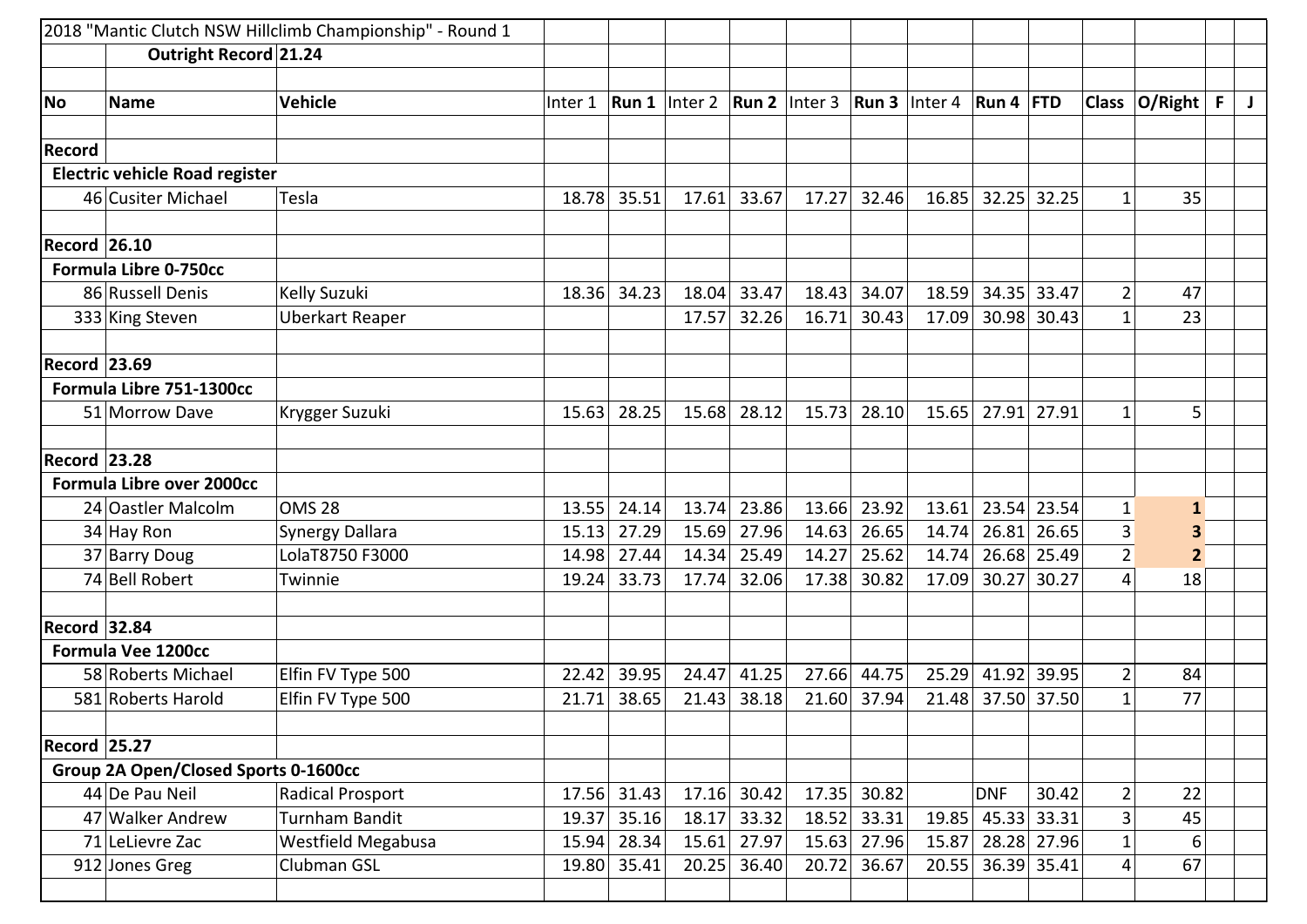| Record 27.84        |                                         |                             |       |       |       |       |       |       |       |                   |             |                |                 |  |
|---------------------|-----------------------------------------|-----------------------------|-------|-------|-------|-------|-------|-------|-------|-------------------|-------------|----------------|-----------------|--|
|                     | Group 2A Open/Closed Sports 1601 & Over |                             |       |       |       |       |       |       |       |                   |             |                |                 |  |
|                     | 45 Barlow Alan                          | <b>Austin Healey Sprite</b> | 21.47 | 38.39 | 19.02 | 34.67 | 18.77 | 34.13 | 19.67 | 39.94             | 34.13       | $\overline{2}$ | 57              |  |
|                     | 84 Allomes David                        | Nissan Skyline R32          | 21.60 | 37.86 |       |       | 19.19 | 33.38 | 18.74 | 33.25             | 33.25       | $\mathbf{1}$   | 43              |  |
|                     | 131 Arts Michael                        | Jasman 7 Clubman            | 21.74 | 39.27 | 20.86 | 36.45 | 20.60 | 35.82 | 19.60 | 34.22             | 34.22       | $\overline{3}$ | 58              |  |
|                     |                                         |                             |       |       |       |       |       |       |       |                   |             |                |                 |  |
| <b>Record 29.16</b> |                                         |                             |       |       |       |       |       |       |       |                   |             |                |                 |  |
|                     | Group 2B Prodsports 0 - 1600cc          |                             |       |       |       |       |       |       |       |                   |             |                |                 |  |
|                     | 172 Nichols Jeffrey                     | Westfield SE Clubman        | 20.73 | 36.48 | 18.80 | 33.55 | 18.24 | 32.49 | 18.37 |                   | 32.87 32.49 | $\mathbf{1}$   | 37              |  |
| <b>Record 28.36</b> |                                         |                             |       |       |       |       |       |       |       |                   |             |                |                 |  |
|                     | Group 2B Prodsports over 1600c          |                             |       |       |       |       |       |       |       |                   |             |                |                 |  |
|                     | 11 Wootton Bob                          | <b>MGB</b>                  | 20.78 | 36.74 | 19.26 | 33.98 | 19.30 | 34.04 | 19.26 | 33.78             | 33.78       | 4              | 50              |  |
|                     | 94 Engisch John                         | Mazda MX5 NC                | 20.10 | 35.27 | 19.09 | 34.57 | 19.11 | 35.54 |       |                   | 34.57       | 5              | 60              |  |
|                     | 151 Pearson James                       | Mazda RX-7                  | 17.40 | 31.29 | 16.92 | 30.12 | 17.38 | 30.28 | 16.86 | 29.70             | 29.70       | $\mathbf{1}$   | 15              |  |
|                     | 186 King Tony                           | Mazda MX5                   | 18.77 | 32.68 | 17.72 | 31.00 | 17.67 | 30.99 | 17.94 | 31.31             | 30.99       | 3              | 27              |  |
|                     | 961 Finch Paul                          | PRB Clubman                 | 17.35 | 31.22 | 18.90 | 32.82 | 17.55 | 31.05 | 16.72 | 30.22             | 30.22       | $\overline{2}$ | 16              |  |
| Record 27.04        |                                         |                             |       |       |       |       |       |       |       |                   |             |                |                 |  |
|                     | Group 2C Super Sports 0 - 1600          |                             |       |       |       |       |       |       |       |                   |             |                |                 |  |
|                     | 76 Buttriss Nigel                       | <b>Gibbs Clubman</b>        | 21.61 | 37.51 | 21.45 | 38.03 | 20.44 | 35.66 | 20.66 | 35.69             | 35.66       | $\overline{2}$ | 69              |  |
|                     | 146 Brown Peter                         | Pro Sport Mulsanne          | 20.96 | 35.75 | 19.63 | 33.16 | 18.27 | 31.22 | 17.63 | 30.34             | 30.34       | $\mathbf{1}$   | 19              |  |
| Record 30.49        |                                         |                             |       |       |       |       |       |       |       |                   |             |                |                 |  |
|                     | Group 2F Prodsports over 1600c          |                             |       |       |       |       |       |       |       |                   |             |                |                 |  |
|                     | 170 Gallagher Ron                       | Toyota 86                   | 21.81 | 39.45 | 21.88 | 39.22 | 21.60 | 38.29 | 22.03 | 38.99             | 38.29       | $\mathbf{1}$   | 81              |  |
|                     | 707 Coady Barrie                        | Toyota Celica SX            | 22.64 | 41.14 | 23.33 | 41.82 | 23.04 | 41.19 | 22.70 | 41.57             | 41.14       | $\overline{2}$ | 87              |  |
| <b>Record 31.73</b> |                                         |                             |       |       |       |       |       |       |       |                   |             |                |                 |  |
|                     | Group 3D Sports Sedan 0 - 1300          |                             |       |       |       |       |       |       |       |                   |             |                |                 |  |
|                     | 73 Ostle Richard                        | Morris Mini                 | 23.02 | 41.82 | 22.45 | 40.90 | 24.23 | 42.74 |       | 22.19 42.23 40.90 |             | $\mathbf{1}$   | 85              |  |
| Record 29.10        |                                         |                             |       |       |       |       |       |       |       |                   |             |                |                 |  |
|                     | Group 3D Sports Sedan 1301 - 2000       |                             |       |       |       |       |       |       |       |                   |             |                |                 |  |
|                     | 17 Bell Joanne                          | Morris Mini                 | 20.94 | 38.13 | 19.69 | 36.36 | 19.88 | 36.09 | 20.18 |                   | 36.71 36.09 | $\overline{2}$ | 71 <sup>2</sup> |  |
|                     | 95 Wrightson David                      | Morris Cooper               | 19.87 | 35.67 | 19.11 | 34.06 | 19.02 | 33.89 | 19.26 |                   | 34.08 33.89 | $\mathbf{1}$   | 52              |  |
|                     |                                         |                             |       |       |       |       |       |       |       |                   |             |                |                 |  |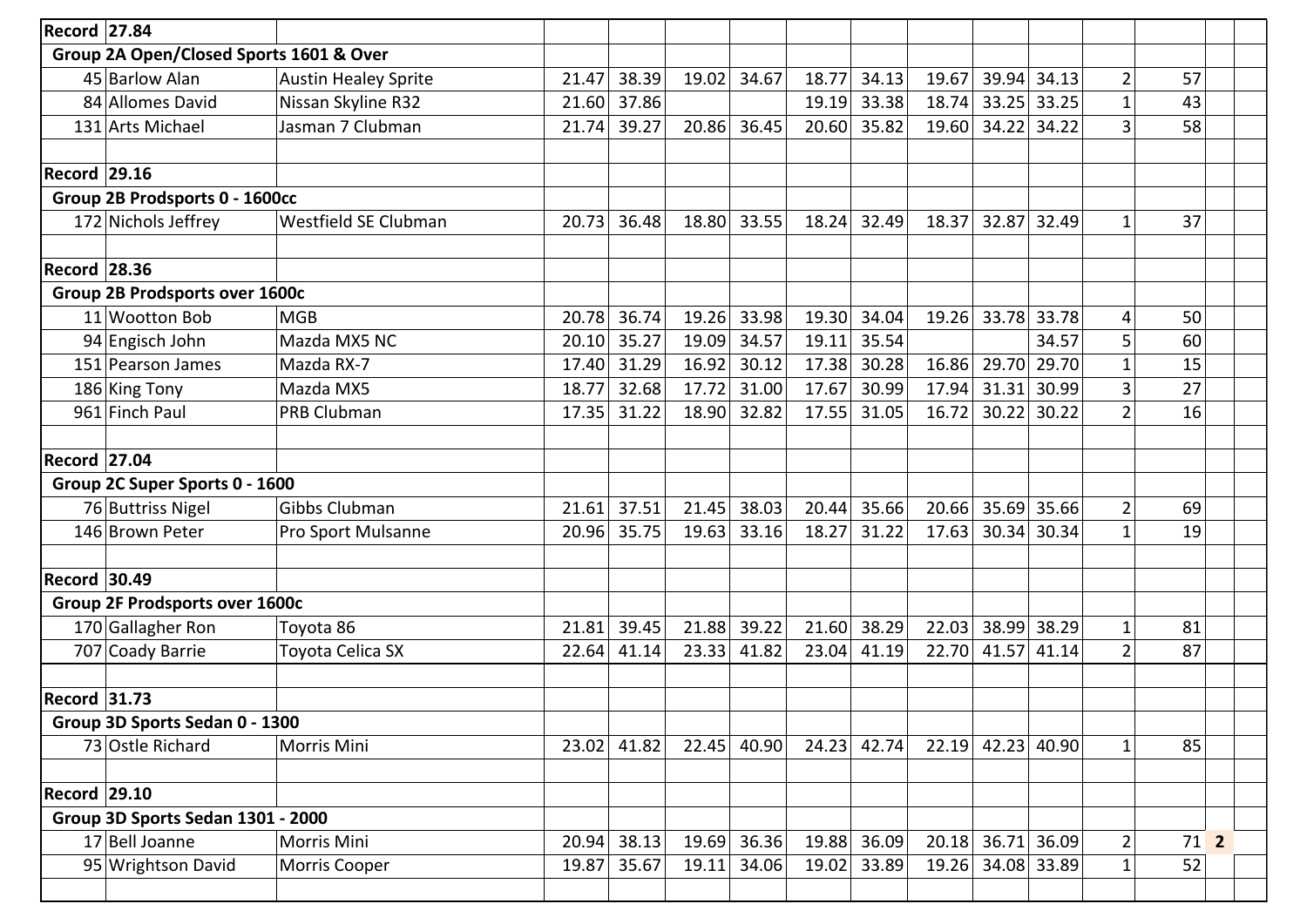| <b>Record 27.96</b>                       |                                   |                         |       |             |       |       |       |             |       |       |             |                |                 |  |
|-------------------------------------------|-----------------------------------|-------------------------|-------|-------------|-------|-------|-------|-------------|-------|-------|-------------|----------------|-----------------|--|
|                                           | Group 3D Sports Sedan 2001 - 3000 |                         |       |             |       |       |       |             |       |       |             |                |                 |  |
|                                           | 142 Pearson Bill                  | <b>Honda Civic</b>      | 23.10 | 40.65       | 21.90 | 38.38 | 22.88 | 39.30       | 21.72 |       | 37.89 37.89 | $\mathbf{1}$   | 78              |  |
|                                           |                                   |                         |       |             |       |       |       |             |       |       |             |                |                 |  |
| <b>Record 25.30</b>                       |                                   |                         |       |             |       |       |       |             |       |       |             |                |                 |  |
| <b>Group 3D Sports Sedans over 3000cc</b> |                                   |                         |       |             |       |       |       |             |       |       |             |                |                 |  |
|                                           | 2 Penrose Wayne                   | <b>VW Superbug</b>      | 15.93 | 29.29       | 15.89 | 28.63 | 16.02 | 29.13       | 15.38 | 28.56 | 28.56       | $\overline{2}$ | 8               |  |
|                                           | 15 Templeton John                 | Mitsubishi Lancer       | 21.43 | 38.77       | 20.30 | 36.63 | 20.13 | 36.17       | 21.09 | 37.72 | 36.17       | $\overline{7}$ | 72              |  |
|                                           | 41 Brown Steve                    | Mitsubishi Lancer Evo 8 | 18.16 | 32.15       | 16.66 | 29.79 | 16.78 | 29.79       | 16.76 | 29.49 | 29.49       | $\overline{3}$ | 12              |  |
|                                           | 42 Waldner Bob                    | Datsun 1200 Coupe       | 21.37 | 36.62       | 22.27 | 39.64 | 19.74 | 34.17       | 19.01 | 32.73 | 32.73       | 6              | 39              |  |
|                                           | 48 Heafey Phil                    | Mitsubishi Evo VI       | 15.66 | 28.11       | 15.28 | 27.65 | 15.16 | 27.29       | 15.17 | 27.52 | 27.29       | $\mathbf{1}$   | 4               |  |
|                                           | 166 Monkhouse Stephen             | Holden Commodore VR     | 21.67 | 39.10       | 20.60 | 37.55 | 20.11 | 37.03       | 20.76 | 36.77 | 36.77       | 8              | 74              |  |
|                                           | 444 Craig Mitch                   | Holden Gemini Coupe     | 18.70 | 33.37       | 17.86 | 32.23 | 18.11 | 32.50       | 18.26 | 32.02 | 32.02       | 5              | 34              |  |
|                                           | 544 Cole Matt                     | Mazda RX7               | 16.86 | 30.21       | 16.48 | 29.51 | 16.87 | 29.92       | 16.67 | 29.77 | 29.51       | 4              | 13              |  |
|                                           |                                   |                         |       |             |       |       |       |             |       |       |             |                |                 |  |
| <b>Record 28.42</b>                       |                                   |                         |       |             |       |       |       |             |       |       |             |                |                 |  |
|                                           | Group 3J Imp Prod 1601 - 2000c    |                         |       |             |       |       |       |             |       |       |             |                |                 |  |
|                                           | 43 Sauer Stephen                  | Ford Escort RS2000      | 19.96 | 35.09       | 19.15 | 34.31 | 18.26 | 32.76       | 18.33 | 33.02 | 32.76       | 3              | 40              |  |
|                                           | 183 Berge Warwick                 | Datsun 1200             | 19.54 | 35.26       | 19.16 | 33.94 | 18.70 | 33.48       | 18.73 | 33.76 | 33.48       | $\overline{4}$ | 48              |  |
|                                           | 413 Sauer Tony                    | Ford Escort RS2000      | 19.77 | 35.22       | 19.24 | 33.82 | 19.37 | 35.93       | 19.48 | 34.63 | 33.82       | 5              | 51              |  |
|                                           | 499 Mayman Colin                  | <b>VW Beetle</b>        | 17.94 | 31.68       | 17.47 | 30.76 | 16.99 | 30.38       | 17.18 | 30.53 | 30.38       | $\mathbf{1}$   | 21              |  |
|                                           | 831 Brydie Steve                  | Datsun 1200             | 18.97 | 33.18       |       |       |       |             | 18.49 |       | 32.49 32.49 | $\overline{2}$ | 37              |  |
|                                           |                                   |                         |       |             |       |       |       |             |       |       |             |                |                 |  |
| <b>Record 27.33</b>                       |                                   |                         |       |             |       |       |       |             |       |       |             |                |                 |  |
|                                           | Group 3J Imp Prod over 3000cc     |                         |       |             |       |       |       |             |       |       |             |                |                 |  |
|                                           | 196 Slingsby Brett                | Holden Commodore VB     | 18.30 | 32.80       | 19.44 | 33.35 | 17.78 | 31.48       |       |       | 31.48       | $\overline{2}$ | 31              |  |
|                                           | 441 Gilbert John                  | <b>Holden Commodore</b> |       | <b>DNF</b>  | 18.18 | 32.05 | 17.73 | 32.90       | 17.84 | 31.44 | 31.44       | $\mathbf{1}$   | 30              |  |
|                                           | 496 Slingsby Katie                | Holden Commodore VB     | 20.06 | 36.43       | 19.66 | 43.68 |       |             |       |       | 36.43       | $\overline{3}$ | 73 <sup>3</sup> |  |
|                                           |                                   |                         |       |             |       |       |       |             |       |       |             |                |                 |  |
| <b>Record 31.28</b>                       |                                   |                         |       |             |       |       |       |             |       |       |             |                |                 |  |
|                                           | <b>Historic Group Nb</b>          |                         |       |             |       |       |       |             |       |       |             |                |                 |  |
|                                           | 193 Gilbert Peter                 | Ford Cortina GT         |       | 22.50 40.42 | 21.88 | 39.69 | 22.25 | 40.60       | 28.31 |       | 49.30 39.69 | $\mathbf{1}$   | 83              |  |
|                                           |                                   |                         |       |             |       |       |       |             |       |       |             |                |                 |  |
| <b>Record</b>                             |                                   |                         |       |             |       |       |       |             |       |       |             |                |                 |  |
|                                           | <b>Historic Group U</b>           |                         |       |             |       |       |       |             |       |       |             |                |                 |  |
|                                           | 66 Ford Garry                     | Ford Escort             | 16.77 | 30.27       | 16.87 | 30.01 |       | 17.56 30.62 | 16.19 |       | 28.97 28.97 | $\mathbf{1}$   | 9               |  |
|                                           |                                   |                         |       |             |       |       |       |             |       |       |             |                |                 |  |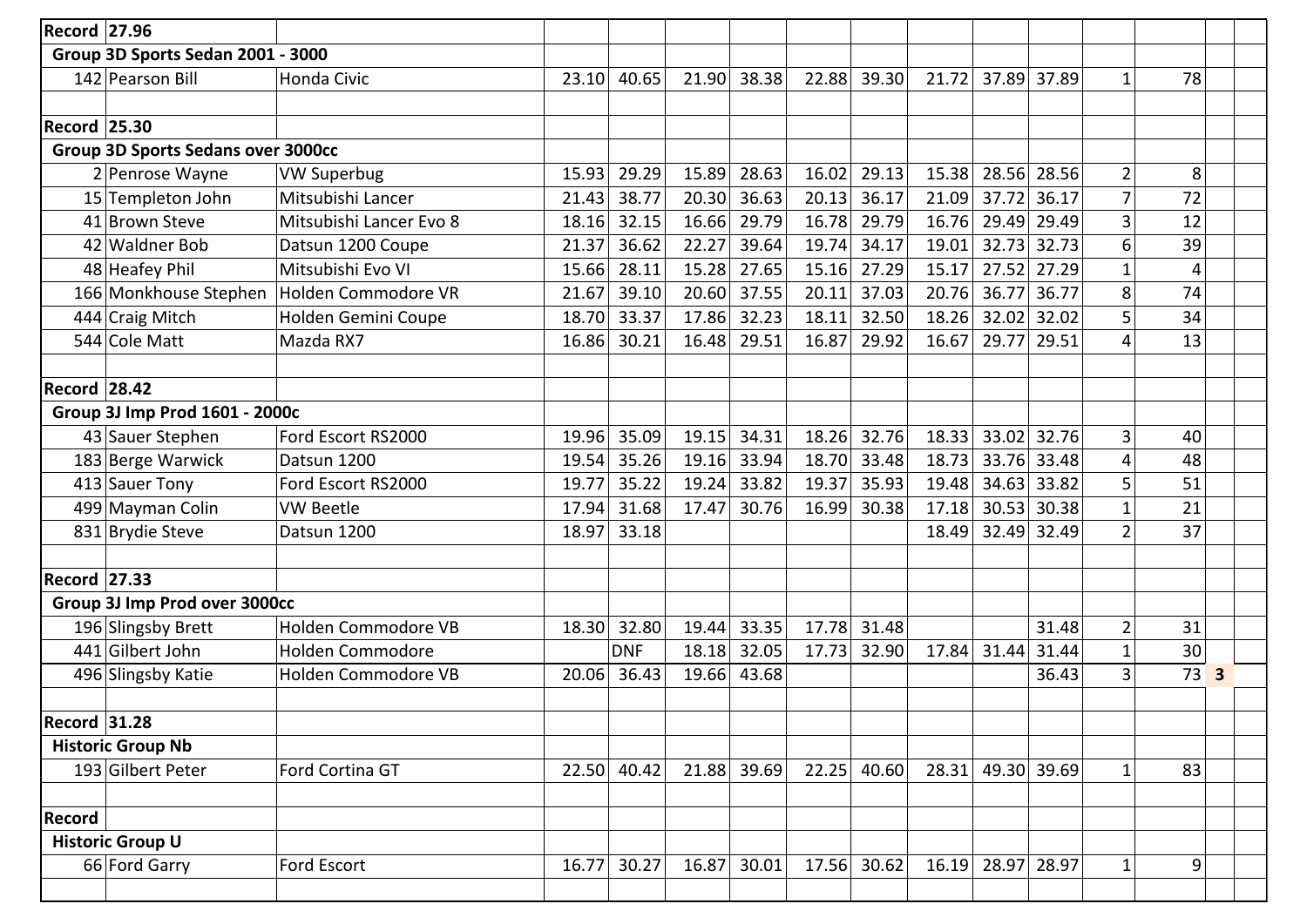| <b>Record 26.28</b>                 |                                |                            |           |             |       |             |       |             |       |                   |             |                |        |                |
|-------------------------------------|--------------------------------|----------------------------|-----------|-------------|-------|-------------|-------|-------------|-------|-------------------|-------------|----------------|--------|----------------|
|                                     | Late Model Imp Prod SV incl FI |                            |           |             |       |             |       |             |       |                   |             |                |        |                |
|                                     | 9 Buneta Dejan                 | Toyota Supra               | 18.74     | 31.72       | 17.56 | 30.07       | 17.00 | 29.25       | 17.16 | 29.66             | 29.25       | $\overline{2}$ | 11     |                |
|                                     | 27 Blake Tim                   | Subaru WRX                 | 18.67     | 33.31       | 16.77 | 30.77       | 17.22 | 31.49       | 16.69 | 30.36             | 30.36       | 3              | 20     |                |
|                                     | 99 Isaacs David                | Lancer EVO 9               | 16.69     | 29.36       | 16.51 | 29.16       | 16.24 | 29.17       | 16.45 | 29.05             | 29.05       | $\mathbf{1}$   | 10     |                |
|                                     | 110 Morrison Steven            | Nissan R32 GTR             | 22.98     | 41.32       | 21.80 | 38.03       | 20.03 | 35.21       | 19.88 | 35.19             | 35.19       | 5              | 65     |                |
|                                     | 927 Blake Darren               | Subaru WRX                 | 20.07     | 35.23       | 18.42 | 32.72       | 19.84 | 34.32       | 17.80 | 31.63             | 31.63       | 4              | 33     |                |
|                                     |                                |                            |           |             |       |             |       |             |       |                   |             |                |        |                |
| Record 27.56                        |                                |                            |           |             |       |             |       |             |       |                   |             |                |        |                |
| Late Model Imp Prod excl FI and AWD |                                |                            |           |             |       |             |       |             |       |                   |             |                |        |                |
|                                     | 81 Wilson Karen                | <b>Holden SS Commodore</b> | 19.09     | 35.04       | 18.41 | 33.37       | 18.40 | 33.61       | 18.46 | 33.81             | 33.37       | 3 <sup>1</sup> | 46 1   |                |
|                                     | 127 Haynes Phillip             | Ford Falcon                |           |             |       |             |       |             |       |                   |             |                |        |                |
|                                     | 300 Brisby Geoff               | <b>HSV Clubsport</b>       | 19.19     | 33.64       | 17.74 | 31.50       | 17.78 | 31.51       | 17.79 | 31.42             | 31.42       | $\overline{2}$ | 29     |                |
|                                     | 301 Hayes Louise               | <b>HSV Clubsport</b>       | 24.11     | 42.79       | 21.06 | 37.59       | 20.67 | 38.48       | 20.75 | 37.15             | 37.15       | $\overline{4}$ | $76$ 4 |                |
|                                     | 811 Poteris Theo               | <b>Holden SS Commodore</b> | 18.19     | 31.72       | 17.72 | 31.45       | 18.13 | 32.03       | 17.73 | 31.17             | 31.17       | $\mathbf{1}$   | 28     |                |
|                                     |                                |                            |           |             |       |             |       |             |       |                   |             |                |        |                |
| <b>Record</b>                       |                                |                            |           |             |       |             |       |             |       |                   |             |                |        |                |
| Multi-club 0 - 2000cc               |                                |                            |           |             |       |             |       |             |       |                   |             |                |        |                |
|                                     | 145 Mulholland Gwyn            | Ford Cortina 440           | 24.22     | 42.62       | 23.90 | 42.00       | 23.99 | 42.04       | 23.22 | 41.08             | 41.08       | $\mathbf{1}$   | 86     |                |
|                                     |                                |                            |           |             |       |             |       |             |       |                   |             |                |        |                |
| Record                              |                                |                            |           |             |       |             |       |             |       |                   |             |                |        |                |
|                                     | Multi-club over 2000cc         |                            |           |             |       |             |       |             |       |                   |             |                |        |                |
|                                     | 5 Berrisford Izak              | Subaru Liberty             | 21.32     | 38.99       | 21.14 | 38.40       | 20.56 | 37.05       | 20.66 | 37.27             | 37.05       | 6              | 75     | $\overline{2}$ |
|                                     | 8 Godfrey Dean                 | Ford Ute FPV               | 20.13     | 35.48       | 19.45 | 34.06       | 19.12 | 33.77       | 19.42 | 34.33             | 33.77       | $\overline{2}$ | 49     |                |
|                                     | 91 Muggleton Steve             | Mazda RX8                  | 20.30     | 35.90       | 20.52 | 35.90       | 20.67 | 36.27       | 20.41 | 35.85             | 35.85       | 5              | 70     |                |
|                                     | 111 Wallis Scott               | Nissan Skyline R33         | 20.96     | 36.73       | 20.45 | 35.73       | 19.98 | 34.89       | 20.23 | 35.05             | 34.89       | $\overline{4}$ | 62     |                |
|                                     | 147 Pollard Malcolm            | Holden Berlina             | 21.34 DNF |             |       |             |       |             |       |                   |             |                |        |                |
|                                     | 150 Bramble Jake               | Subaru WRX STI             | 20.23     | 34.90       | 19.72 | 33.79       | 18.32 | 32.25       | 18.60 | 32.26             | 32.25       | $\mathbf{1}$   | 35     |                |
|                                     | 171 Morrison Darryl            | Ford XR8                   |           |             |       |             |       |             |       |                   |             |                |        |                |
|                                     | 184 Schultz David              | Holden HQ premier          |           | 23.57 41.19 | 22.01 | 38.80       | 21.93 | 38.50       |       | 21.83 38.01 38.01 |             | $\overline{7}$ | 79     |                |
|                                     | 213 Richardson David           | Alfa 4C                    | 19.42     | 35.65       | 19.01 | 34.82       |       | 18.96 34.81 | 18.91 | 34.11 34.11       |             | 3 <sup>1</sup> | 56     |                |
|                                     |                                |                            |           |             |       |             |       |             |       |                   |             |                |        |                |
| <b>Record 31.94</b>                 |                                |                            |           |             |       |             |       |             |       |                   |             |                |        |                |
|                                     | <b>RRNL 0 - 2500cc</b>         |                            |           |             |       |             |       |             |       |                   |             |                |        |                |
|                                     | 23 McLoughlin Martin           | <b>Renault Clio</b>        | 20.42     | 36.07       |       | 19.74 35.33 | 19.95 | 35.63       | 20.31 |                   | 35.96 35.33 | $\overline{2}$ | 66     |                |
|                                     | 736 Lenard Peter               | Renault Clio 172           | 19.83     | 35.00       | 19.41 | 33.74       | 18.90 | 33.22       | 18.86 |                   | 33.31 33.22 | $\mathbf{1}$   | 42     |                |
|                                     |                                |                            |           |             |       |             |       |             |       |                   |             |                |        |                |